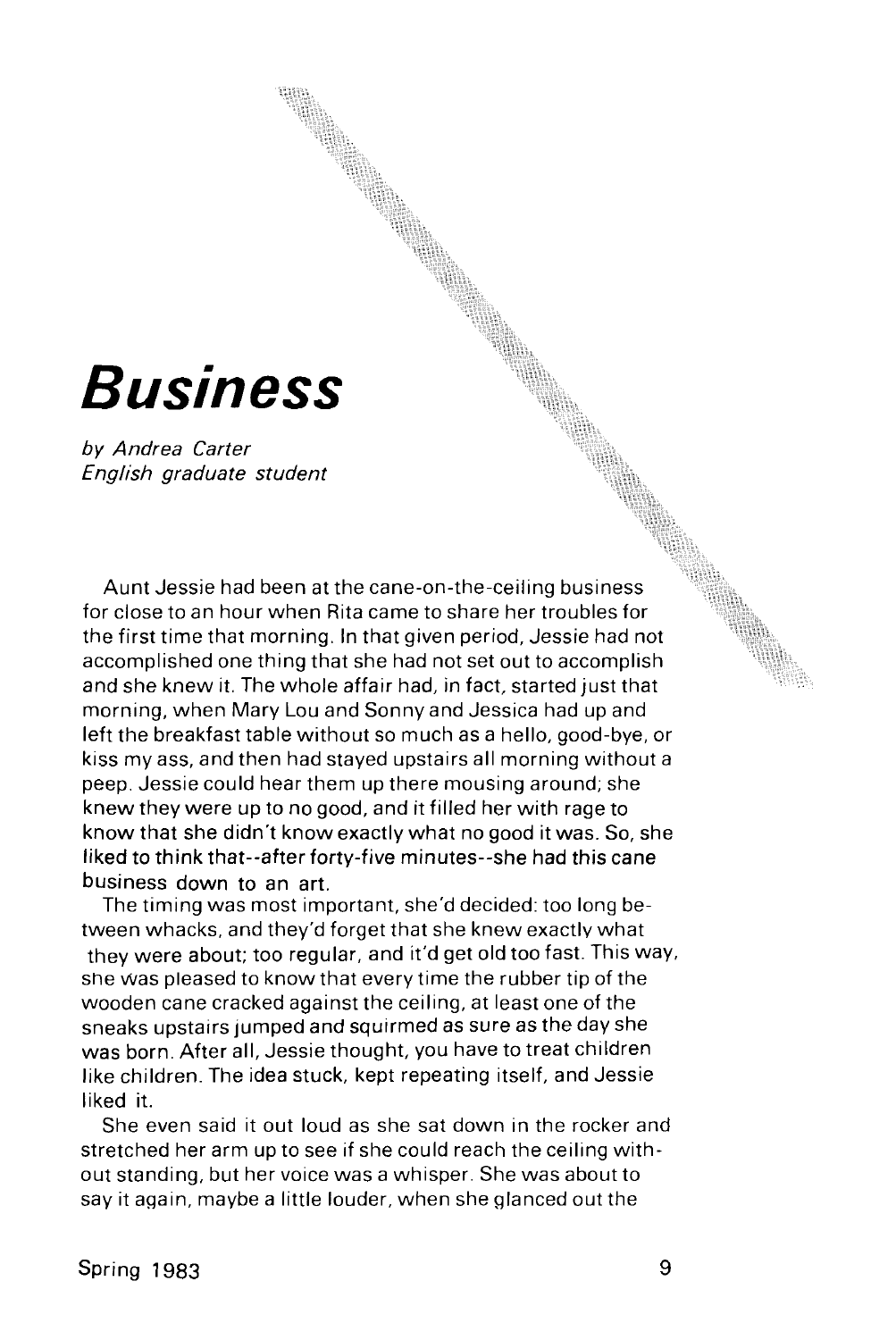window to see Rita coming hard for the house, moving as fast over the jutted, broken sidewalk as the phenobarbitol would let her. The medicine Rita took for epilepsy made her body move in cartoon slow motion; at full speed, the effect was--downright comical, Aunt Jessie decided, craning her fleshy neck. For an instant, she watched Rita's jerky, wade-water walk and came very close to allowing herself a smile; then she remembered what she was about, and she stood up.

Clenching her teeth, she gave the ceiling another dull blow, pleased at the burn in the muscles of her arm. Then she cocked her head and listened for the absolute silence that was sure to follow. Her eyes narrowed when she heard a childish giggle and a muffled cough float down the stairway almost together. With nostrils flared, Jessie raised a heavy army and cracked at the ceiling again, twice, forgetting all about the timing. There was no sound. You just have to treat children like children, she she thought again.

But by the time Rita threw open the front door, Jessie had brought the cane to rest peacefully on the lap of her black and white, small-check gingham dress. Rita stood still for a moment, panting, the point of her pink tongue running across her lips compulsively. She sent a quick glance around the sunbright room before her gaze came to rest on the old woman in the rocker. Then she swallowed hard and closed her eyes, which caused two measly tears to squirm down onto her lower lashes. With a long terrible wail that made Jessie's face twist, Rita dropped her head back so that her permanent-waved red hair rested on the back of her lavender sweater. Watching her, Jessie guessed that the sweater was at least one or more sizes too small.

"Lord God, Lord God, Aint Jessie," she moaned, "the most horrible thing happened up to the house this morning. I can't never go back there to LeRoy, I just know I can't." Her head began to flail from side to side. Jessie measured the little woman with her eyes from where she sat in the rocker.

"I take it you're just about to die," Jessie said, trying to remember exactly how many times Rita had nearly died since Labor Day; she knew it was at least six or seven. Immediately, Rita's movements stopped, and she stared hard into Aunt Jessie's face.

"Oh God yes, Aint Jessie," she sighed and rushed forward to fling her arms around the old woman. At the last second, Jessie raised her arm with the elbow up, so that Rita would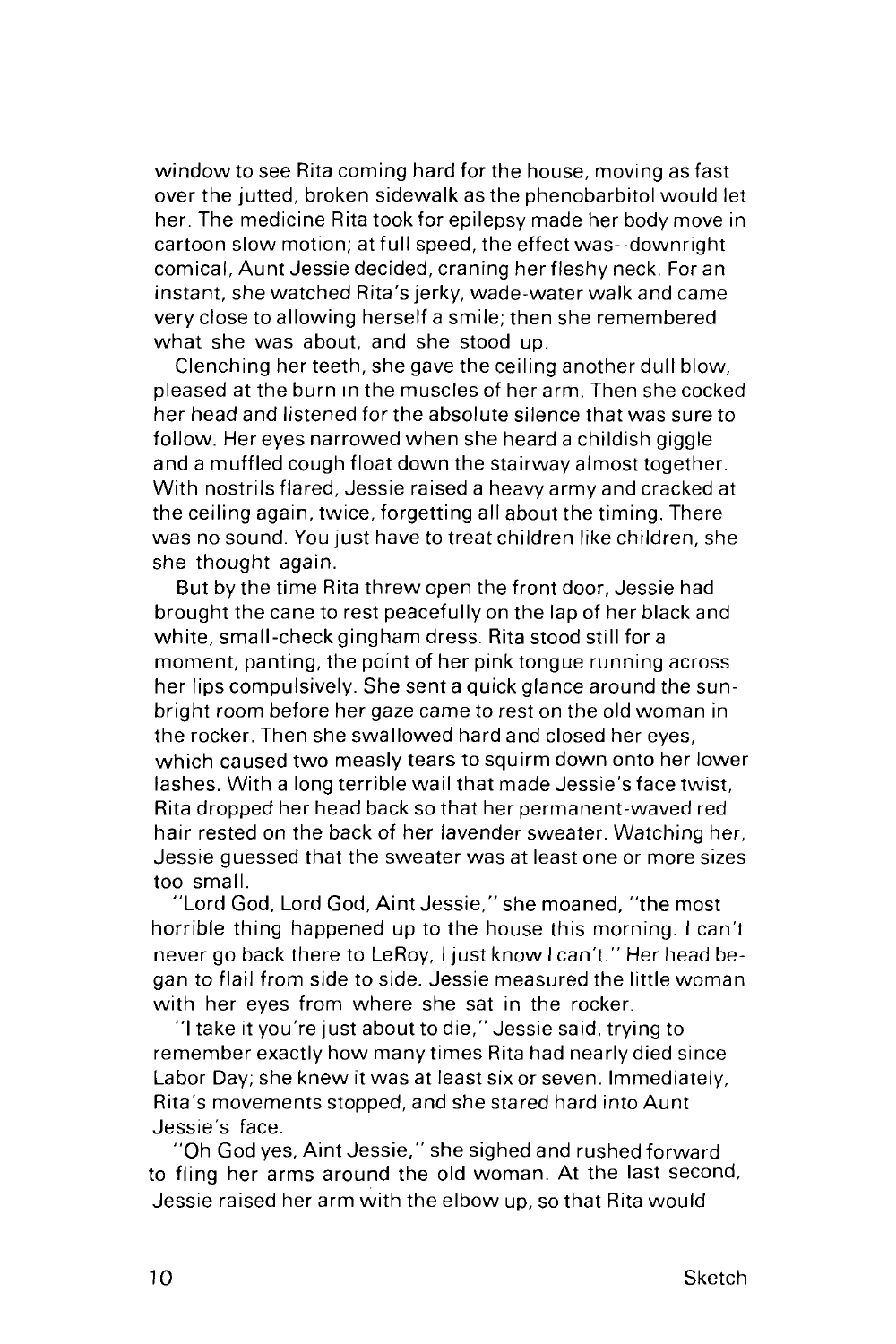have gotten a nice black eye had she not stopped in time. It was eight, Jessie recalled.

"The last thing on earth I need," she said, pushing herself out of the rocker, "is you slobbering all over me this early in the day, Girlie." She reached for a straight-back chair and slid it in Rita's direction. "Now you just stop all this and calm yourself down before you make yourself sorry." Jessie hefted the weight of the wooden cane in her hand and threw a sidelong look at Rita. "If you don't, you know as well as I do that you'll end up having a spell, just as sure as the world."

"Oh, but Aint Jessie," Rita sobbed loudly, grabbing the chair and sitting down to rock back and forth on the palms of her hands, "LeRoy is madder than anything you've ever seen." Rita shook her head, fidgeting on the chair. "He says he's going to leave me and go back to live with his mama, who would love nothing better, I know." The full meaning of what she had just said hit her, and she let out another long moan, which washed across the room.

"Ri-ta!" Jessie said sharply, slapping the cane against the fleshy part of Rita's thigh and glancing briefly up the darkened stairway. Rita closed her mouth, sat up straight, and stared, wide-eyed and silent. "You just stop this business, Girlie, and I mean right now. God Jesus, everyone in town'll hear you, if you don't put a damper on that mouth." She pointed the cane in Rita's direction; Rita eyed it and drew back slowly. "Now, you just tell me what happened and leave off all the whining, cause I ain't got no use for it, you understand?" She stared at the redhead for a moment and walked toward the nearest window, looking through the parted curtains. "And while you're at it, get your hands out from under your hind end--l don't know what all that squirming's about, but I can tell right off that I ain't going to like it."

Obediently, Rita pulled her hands out, one at a time, and she took a couple of gulps of air as she reached to rub absently at her leg. Over her head, Jessie saw by the clock on the wall that it was nearly noon; with a sign and a short glance at the quieted figure in the chair, she lifted her arm quickly, and the cane met the ceiling with a thud. Rita came out of her chair as though someone had shoved her.

"Good God, Aint Jessie," she said in agitation, "you're going to knock a hole right in through the plaster, if you ain't careful." On her feet, Rita stared at the ceiling, looking for the sign of a crack in the yellow surface. Before she found one, she felt Jessie's cane come to rest near her navel.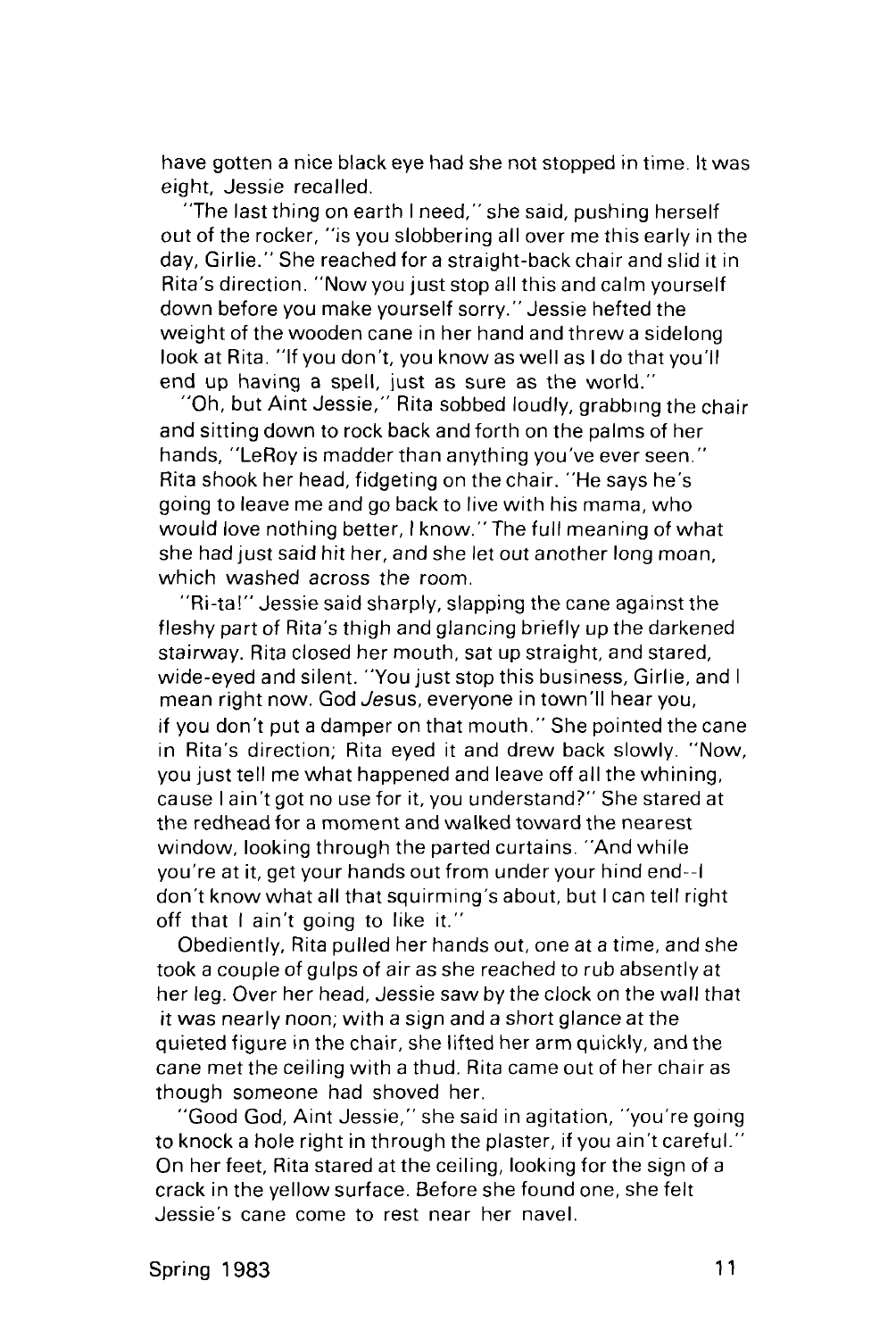"Rita," Jessie said, too quietly to mean it nicely, "sit yourself down and talk." Rita listened to the sound of each word, slow and separate, and she backed up until her knees found the seat of the straight-back chair.

'Alright, Aint Jessie, alright,'' Rita said. ''I just can't figure out what the purpose of knocking a hole in the ceiling is, is all." She looked back and forth from Jessie to the ceiling until Jessie came back to the rocker and sat down. It took a couple of seconds, after the commotion, Jessie guessed, but finally Rita was able to recall why she was sick with shame and worry, and she locked her gaze on the old woman across from her. .

"LeRoy says he's going to leave me, cause I ain't been faithful. Now, he's wrong, ain't he?"

Jessie knew for certain that Rita had not been unfaithful recently, not since she herself had given the girl the whatfor when she found her out on the back porch with the antique dealer. Jessie blewout a sigh through her lips.

"First, what exactly did LeRoy accuse you of?"

"Oh, Aint Jessie, something awful," Rita confided in a whine. "He said something just plain awful to me. He looked me right in the eye and said that I'd drop my pants for anything that moved." Rita hid her face in her hands, and Jessie dropped her head and bit her inner lips to keep her mouth from twisting. "He said that to me, his own wife," Rita mumbled through her fingers. Jessie stood up quickly and walked to the window, where she cleared her throat.

"Well, Rita," she said, "I guess you better go home and deny everything, then, is about all I can tell you." Jessie paused and looked up. "He ain't really going nowhere, I suspect." A knowing look came to the old woman as she spoke. "All a man really wants is a warm bed, Girlie, and he usually don't care what he has to put up with to get it." She clenched her whole body and cracked the cane against the ceiling again. Rita jumped.

"Good God,""she breathed, sinking back down onto the chair. "The least you could do is let me know when you're planning to do that--Lord knows, the whole house'll fall in right on our heads before we know it." At that moment, they both heard the high squeal of laughter from above. Jessie started to raise the cane again.

"Well, I didn't know little Jessie was here," Rita said, twisting around to look upstairs. "What's she doing up there, anyway?" Jessie ignored her. "Jessica Marie Taylor," Rita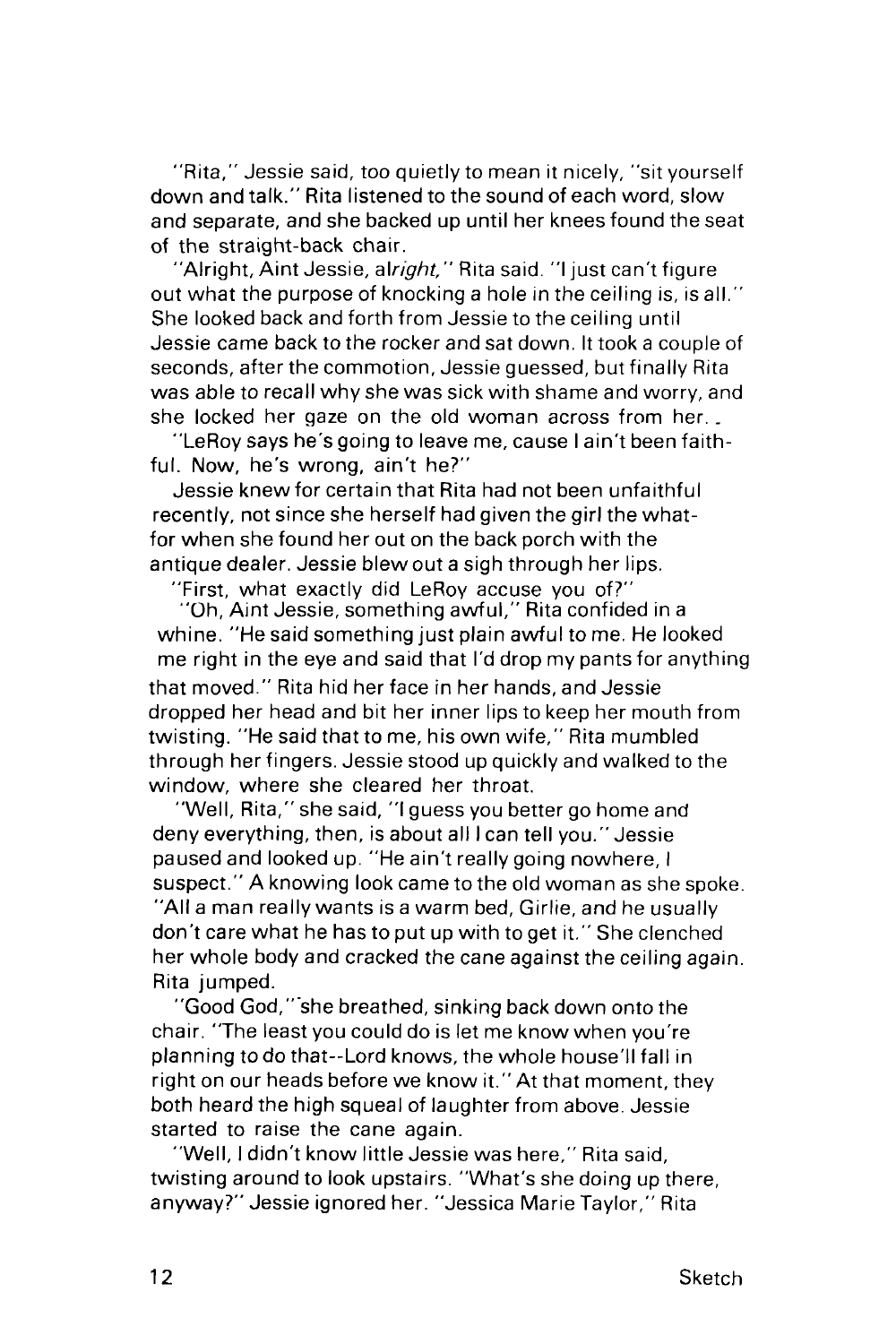called out in falsetto, "you come down here and see your Aint Rita--what are you doing, Aint Jessie?" The old woman had grabbed her arm and was propelling her toward the front door.

"Good-bye, Rita," Jessie said, reaching for the doorknob.

"But what," Rita sputtered, "am I supposed to tell LeRoy?" She nearly fell as Jessie pushed her onto the front porch.

"If you want to keep *this* man, unlike that unfortunate retard you got yourself aholt of last time, you best just do as I said," Jessie hissed through the screen. "And see if you can't try to manage on your own for about five minutes or so--l got business of my own to attend to."

Rita's mouth wobbled woefully, and she bowed her head. "Sometimes, Aint Jessie," she said reproachfully, "you are just plain old mean-souled." But Jessie had already closed the door in her face and turned back to look up the dim stairway.

"Mary Lou Burns," she bellowed at the top of her voice, refusing to call her niece by her married name even after several years, "you and Sonny might as well quit your sneaking around up there and get down here on the ball. If you think you're fooling me one bit you got another thing coming."

The young couple and their small daughter appeared instantly at the head of the stairs, and Jessie squinted to see them in the dark upper hallway. She realized that they were dressed in their Sunday school clothes.

"And where do you think you're off to?" she asked. She watched Mary Lou's round, childish face twitch with nervous expectation.

"Aunt Jessie," she started, taking the first step, turning to look up at her young husband, whose face was nearly as stiff and white as her own, "Aunt Jessie, we're going to Sonny's folks' house this afternoon. They're having an anniversary party for us, and they asked us specially to be there, and we," she swallowed, "we said we would."

"We been married five years today," Sonny piped in. "Five years. Aunt Jessie." Jessie stared up at him with a hatred that made his voice go sour in his throat. He stepped down to put one massive arm around his wife, silently. Only the child seemed unaware of the tension as she flounced down the stairs in a ruffly blue dress.

"We're going to Grandma Taylor's," she informed Aunt Jessie bluntly. "We been planning to go for a long time now." Jessie fixed her attention on the child briefly, trying to ignore the eyes that were no less blue than Sonny's.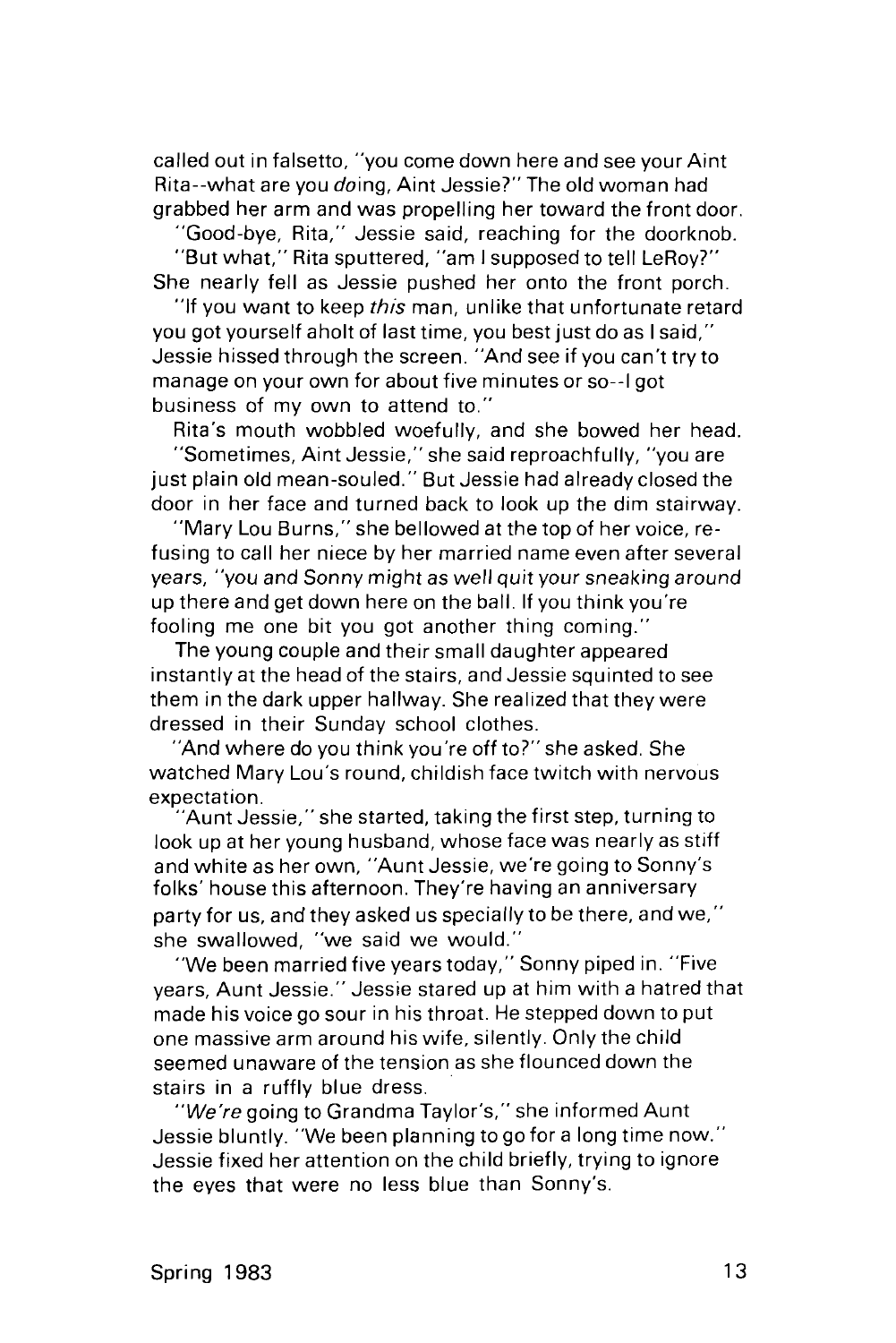"Grandma Taylor's huh?" she asked with a cold, nasty smile.

"Yessir, and you can go too, if you want. Can't she Momma?" "Of course." Mary Lou sounded as though she were being strangled.

"Mom and Dad'd be real glad to see you again, Aunt Jessie," Sonny said, exchanging a brief glance with his wife.

"Uh-huh," Jessie said.

"Boy--l can't hardly wait," the child confided to the old woman, "I ain't seen Grandma for two Christmases, and besides, Eddie'll be there too, Momma said, and Eddie's my best cousin, and I'm going to marry him for sure when I get big enough." The child rattled on under the battle of stares that took place above her head.

"You can't marry Eddie, Jessica," Mary Lou interrupted, "cause he's your cousin."

"Well, I will too." Jessica answered her mother with a childish nastiness. "Just you wait and see, Missie." Jessie came very close to smiling as she watched the child twirl in the middle of the floor, her blue skirt flying out full around her. The old woman turned back to the culprits, still on the stairs.

"We heard Rita down here," Mary Lou said, her voice quick and high.

"Uh-huh," Jessie said.

"We was just about to come down," the younger woman laughed, a frantic sound, "but Sonny couldn't get his tie knotted up right." There was a long silence. Jessie looked at the clock on the wall.

"Uh-huh," she said again, gripping her fingers tightly around the neck of the cane.

"She sure was sounding off about something or other," Sonny said, trying to smile, and almost succeeding. He reminded Jessie of some silly stuffed bear, and she snorted shortly through her nose.

"We was trying to hear what was going on," Jessica said, walking over to the corner of the room to pick up a blue and red top. "But there was so much racket, you wouldn't believe." Her mother gave her a solid look, which she ignored. "What was you going down here, anyway, Aunt Jessie?" She squatted to the floor and began pumpingf the handle of the top, making it spin violently. "Huh?" No one spoke. The child continued pumping the top, and the metallic whir was the only sound in the room. Finally, Mary Lou turned to her husband, stepping away from the arm that was still around her shoulders.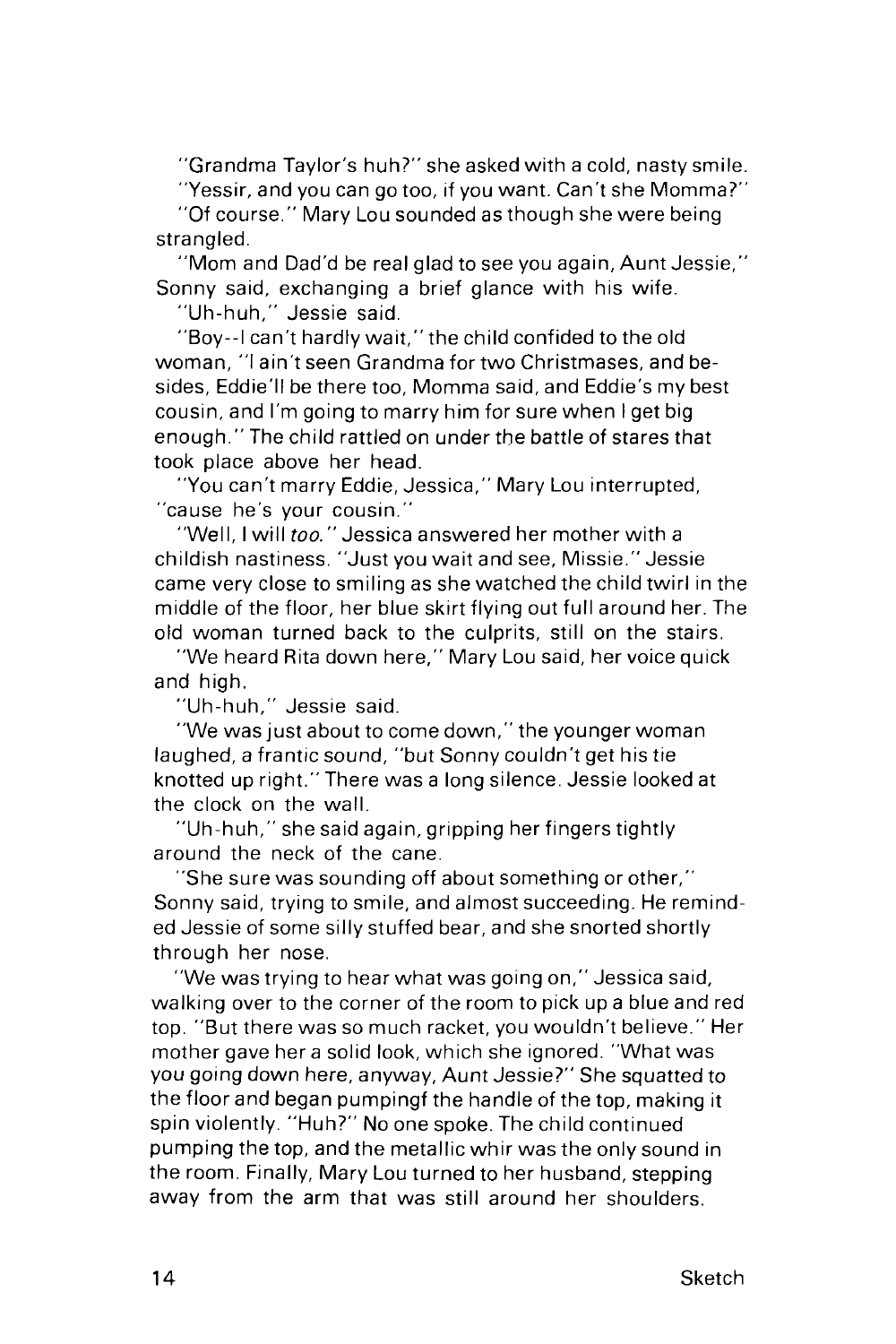"You probably ought to go start the car. Honey," she said, smiling a quick twitch of a smile.

"Make sure it's warmed up, too," Jessica said flatly, watching the top. Sonny stared down at the child, but she refused to look up at him. Jessie's mouth curled at the corner as he moved slowly down the stairs, fishing in his pocket for the car keys.

"I'll just go start the car, then," he said with a grim smile in his wife's direction. No one said a word as he reached for the front door and went outside. Mary Lou followed him with her eyes until he turned the corner of the house. Then she watched nothing rather than look at Aunt Jessie.

"So long to you--Honey," Jessie said to the front door. The top turned noisily in the silence. 'I ought to snatch you baldheaded," came the old woman's low growl from the foot of the stairs. Mary Lou bit her bottom lip. Jessica laughed a high, childish chuckle and let go of the top, watching it spin off, out of control, across the floor.

"Boy, that'd be a sight," the little girl smirked, watching her mother and Aunt Jessie very carefully.

"You," Mary Lou pointed at her daughter with an accusing finger, "are a damned sight too big for your britches."

"Well, look who's talking," Jessie said advancing toward the stairway. Mary Lou backed up a step and folded her arms across her chest. "If I were you, Missie, I don't think I'd talk about anyone else's britches."

"And I ain't got britches on, besides," Jessica said, pulling her dress up around her wait to reveal white panties. "Are you blind, Miss Missie?"

"Put your dress down," Jessie thundered. The child let go of the edge of her dress and dropped her head onto her chest, her mouth set in a pout. "As for you," she said, turning back to Mary Lou, "I would like for you to explain to me exactly why you think it's your duty to run down there around that boy's trashy family." Mary Lou raised her eyes to the ceiling.

"I knew this would happen," she said quietly, shaking her head. "I just knew it would."

"You knew what?" Jessie asked menacing swinging the cane so that it snapped in her palm, over and over.

"Nothing," Mary Lou muttered.

"You better talk to me, Girl, if you know what's good for you," Jessie said, popping the cane, never lifting her eyes above the bottom step.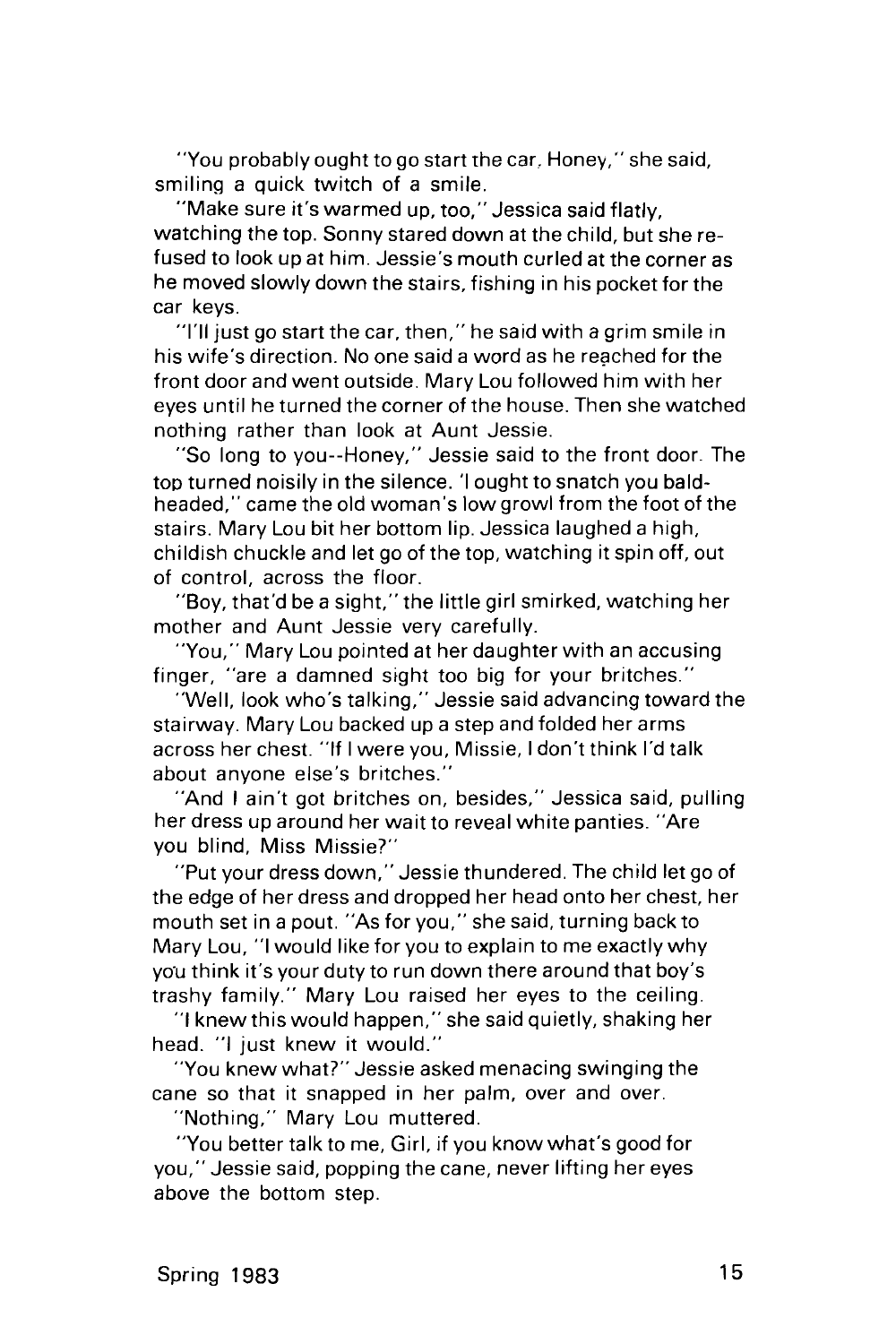"Oh, Aunt Jessie, try to understand just once," Mary Lou begged. "They're his folks; they're Sonny's *folks*. And it's just for the afternoon. What can one afternoon hurt?" The old woman heard the whine that had sneaked into her niece's voice. Children, Jessie thought.

"Save it all up," Jessie said, "for some fool. I don't want to hear about no one afternoons, and I don't want to hear about it when that girl over there," she pointed in the general direction without turning her head, "grows up to be just like him. That's what comes of it; you take my word on that." Mary Lou's face tightened, and her eyes rolled almost wildly.

"What is so wrong with him, Aunt Jessie?" Mary Lou asked, her features stretched into grotesque lines.

"Wrong with him?" Jessie laughed a long laugh with no trace of humor. She stopped and slapped her thigh. "That's a hoot. Even your own daughter knows he's worthless and no good." She looked over at Jessica, who was studying her black patent leather shoes, listening to the slow tap-tap they made upon the smooth, flowered linoleum. "Worthless, worthless, worthless," Jessie sang out shrilly, shaking her head. Mary Lou put her hands to her hot cheeks to hide the moisture that was sure to appear any second.

"I just don't know what you want, Aunt Jessie," she said finally, her voice nearly steady. "He don't drink or smoke or stay out nights." Mary Lou raised her chin to keep tears from spilling down her face; she tried to concentrate on a trio of flower pictures on the opposite wall. "He works hard and does right by all of us." She paused to swallow. "I just don't see how come you got cause to complain, to never have a good word for him." Jessica tapped her shoes louder and faster.

"You are a sucker," Jessie intoned, "if ever I saw one. This man," she twisted her voice over the word, "wants one thing from you, and one thing only. It's all in the world he has ever cared about." Jessie gripped the cane. "He can't even provide a roof over his own family's heads, Girl. What kind of a man lets an old woman provide for him?" Jessie turned to focus on the little girl refusing to meet her niece's outraged eyes. "And you don't notice his folks offering you a place to live or anything else, except for this little party business, here, cause they ain't got a dime to their name. They ain't nothing but poor, white trash--"

"You--you!" The younger woman's throat was so tight that her voice came out a screech. "You begged and pleaded and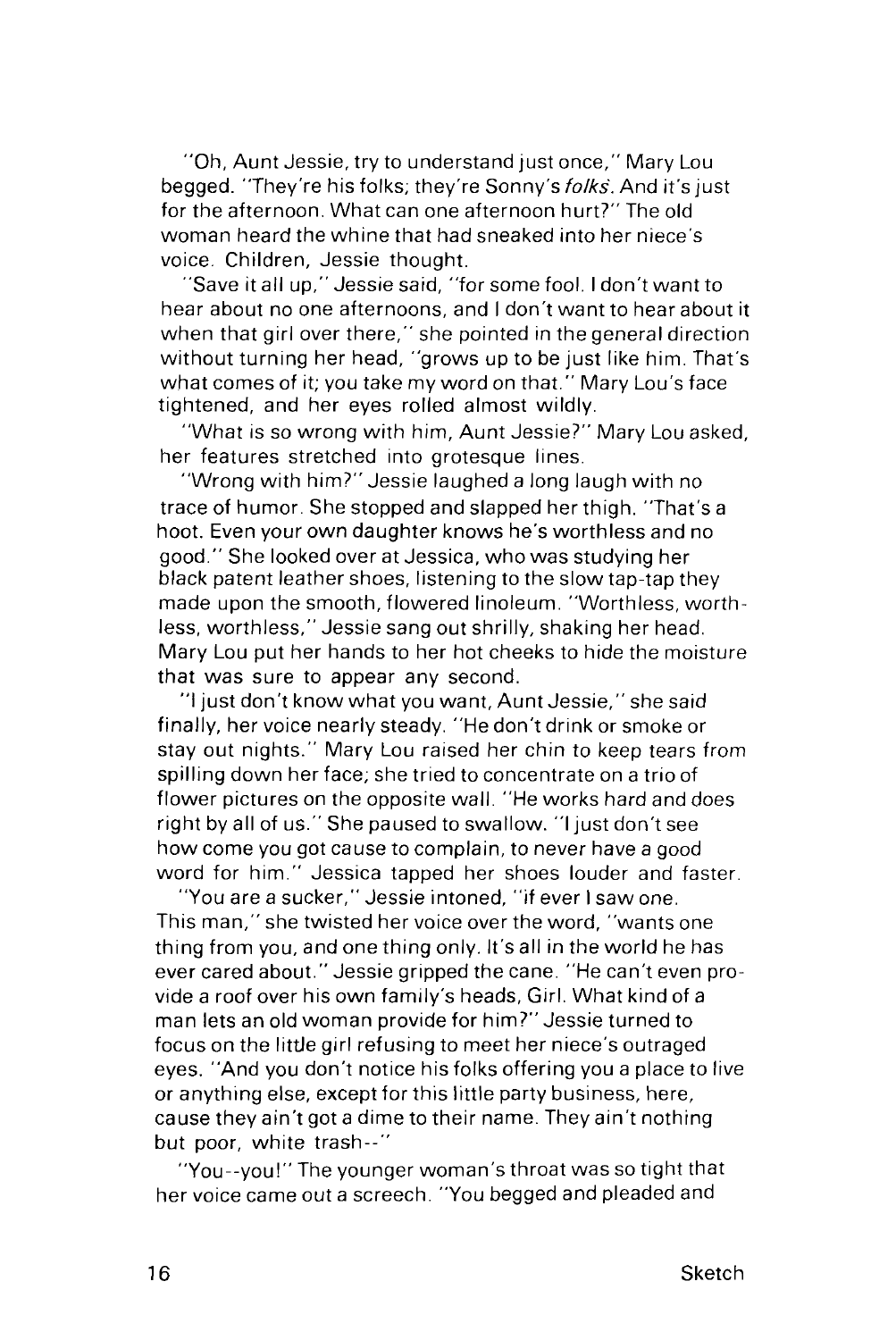cried and said that you couldn't live if we moved away from you. You!" Mary Lou shook her head from one side to the other, loosely. "Don't you dare blame him for that now. Don't you ever blame him for that, Aunt Jessie." Swallowing, she saw Jessie fling the cane from her. It flew end over end across the room: when it landed, it lay on the linoleum like a live thing, rolling stiffly before it came to a final rest. The child walked over and kicked it with the toe of her shoe.

"From this day forward," Jessie said, pointing one fat finger at Mary Lou, "I don't want nothing to do with you, Missie. Do you understand me?" Mary Lou didn't answer. Jessie watched her sullen face for a moment before she turned to the child.

"You wasn't planning to go down there, too, was you?" The child continued to kick the cane.

"I wanted to go," Jessica said quietly, plucking at the skirt of her dress, glancing up occasionally at her mother, who had started to cry. Jessie's face hardened, her eyes narrowing.

"Well, then, you just go on," she said. The child did not respond. "And I just hope and pray that I die while you're gone." She yanked the child's arm and knelt down so that they were face to face. "How would you like to come home and find your only Aint Jessie dead?" Her hot breath fanned the child's features. Jessica's mouth quivered once before she began to cry in a low, hiccupy sob.

"I won't go--nowhere, Aunt Jessie," she sniffed wetly.

When the front door opened, no one noticed. Sonny stood rigid, looking from his wife to his daughter, both white-faced and weeping. Jessie saw him first; her eyes followed the path his had just taken, and she rose from her haunches triumphantly.

"You just go ahead and leave my house," she said quietly. "Not a one of us needs the likes of you around here." Jessie had said the words so many times, under her breath, to the ceiling in the middle of the night that they came easily now. Sonny ignored her and walked toward his daughter.

"Would someone mind telling me what in God's name has been going on in this house?" he asked, starting past the old woman. He was stopped short by the force of Jessie's heavy hand as it swung and hit him full in the mouth. Dazed, he tasted the nasty sweetness of blood on his inner lips, and he licked at it cautiously.

"Don't you curse in my house, you white trash, you," Jessie spat. She took his measure as he stood, motionless, and she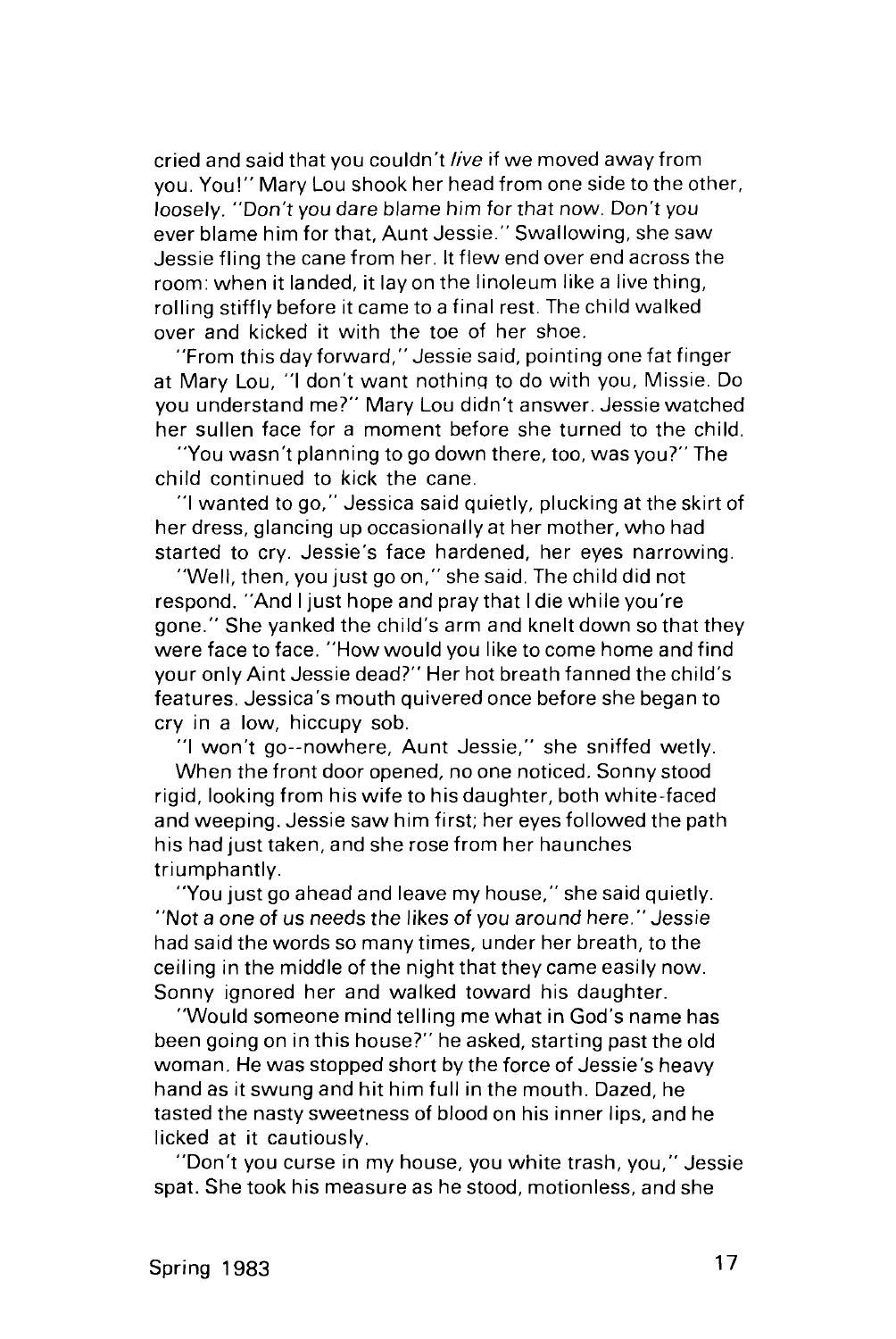put a rough hand on his arm. When she started for the front door, Sonny followed her for about three steps; then, shaking his head as if to clear it, he planted his feet and yanked back on his captured arm. Mary Lou gasped in the stillness.

Jessie's fingers clawed at air as, completely off-balance, she dropped heavily to the floor. The three of them watched her go down, watched her dress fly up around her doughy thighs. Sonny's mouth hung open limply, and Jessica shook her head, grabbing fistfuls of her blue skirt. Jessie did not move.

"Well, you sonofabitch, you!" Rita shouted. Not one of them had seen her step onto the porch, but there was no way to ignore her entrance through the front door: her shouts broke across the quiet like a wave.

"Is that all you know how to do--beat up on old women who can't defend theirselves?" Rita demanded, jumping onto Sonny's broad back, wrapping her legs around his waist. Jessie jackknifed into a sitting position on the floor. "Rita!" she reprimanded. Sonny shuffled across the room, trying to rid himself of Rita, who was pounding small fists into his back. "Rita," Jessie said again, slapping her palm on the floor. Rita started to turn to look at Jessie, but her arms went slack from around Sonny's neck, and her body half-fell, halfjerked itself to the floor.

"Now look what you've caused," Jessie hissed up at Sonny as she knelt over Rita's moving body, shoving her hand inside the girl's mouth to keep her from swallowing her tongue. When a puddle began to seep across the linoleum between Rita's legs, Jessica moved closer to her mother, at the foot of the stairs, and Sonny came to stand next to them. They watched Jessie through the worst of it, watched her sure hands. When it was over, the old woman sank into a sitting position and mopped a hand across her face. Sonny cleared his throat.

"Is there anything else we can do before we leave?" he asked loudly.

"Before--" Mary Lou started, bewildered.

"Jessica, girl, get yourself together now," he said. Jessica sniffed and shook her head.

"I have to stay here," she answered.

"You can come with us," he said. "Mary Lou, get you all's coats and come on. Now," he said meaningfully.

Jessie had not said a word. She sat stroking and petting Rita and pretended to ignore the movement around her.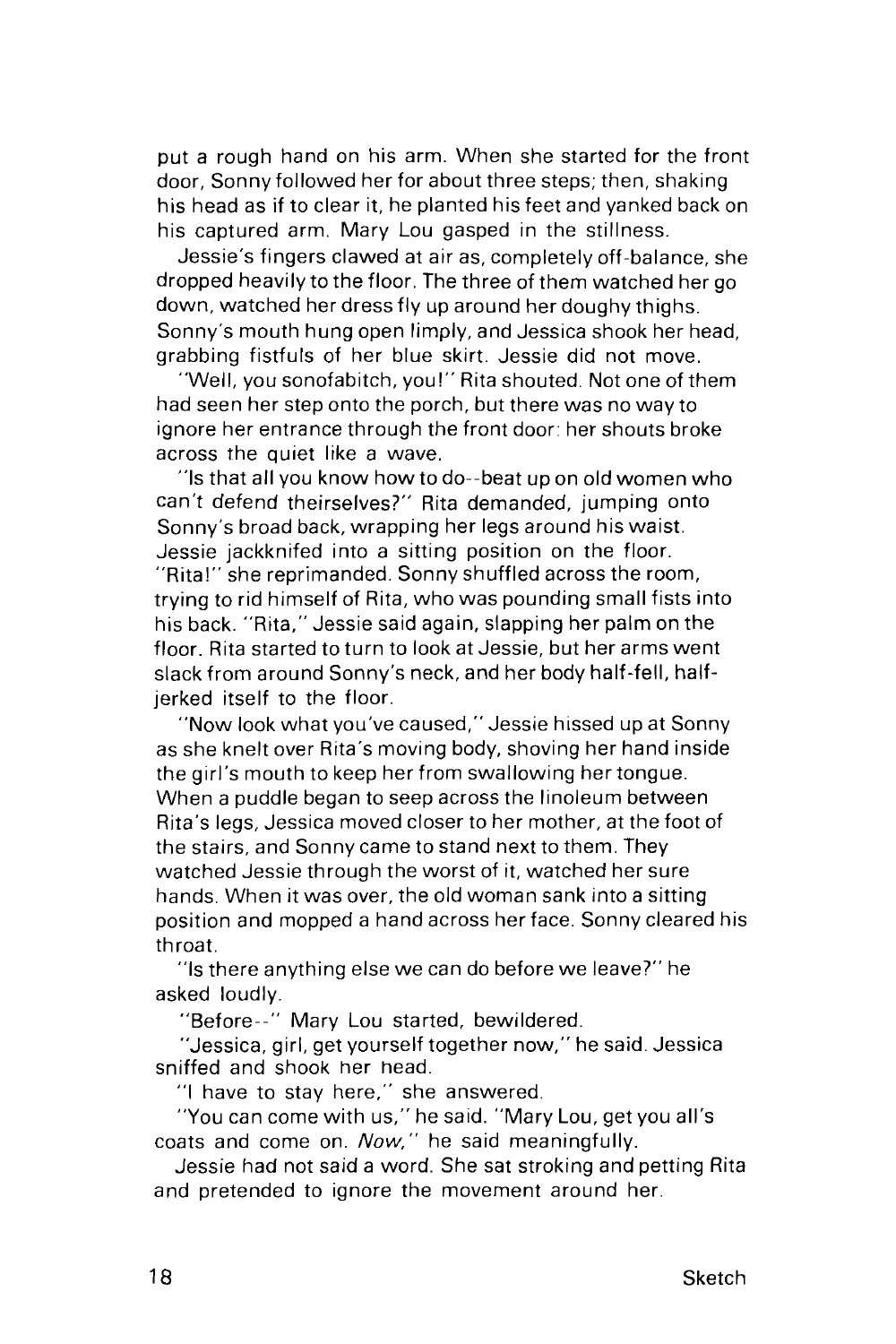"Bring Jessica's little purse, too," he called up the stairs after Mary Lou, then turned to grin down at his daughter. She did not look at him.

Out of the corner of her eye, the old woman watched the child. Jessica's eyes were there, waiting to meet the older ones, and Jessie smiled into them.

"I ain't going, Daddy." This time the child's words were final.

"You can't make a child do what it don't feel," Jessie said directly into Sonny's face. Mary Lou came down the stairs with two coats draped over her arm. She looked once around the room and hung Jessica's wrap over the banister.

"You ain't going, then, Jessica?" she asked. The child shook her head.

"Are you sure?" Sonny asked. "Eddie's going to be there and all," he reminded her, helping his wife with her coat. Jessica nodded and blinked back tears. With a final look at their daughter, the couple started toward the front door.

"What time do you all intend to be home?" Jessie asked from the floor.

"Oh--" Mary Lou looked at Sonny.

"Before dark," he answered. The door closed behind them, and Jessie raised her hand to her chest and blew out a long breath.

"See," she said to the child, "they ain't a bit concerned with you. All they care about is theirselves. Did you see the way that no-count Daddy of yours hurt your poor old Aint Jessie?" Rita began to stir on the floor, and Jessie reached out to quiet her.

"Yessir," Jessica said, walking over to the window beside the front door, pressing her face against the autumn glass. The car pulled into view.

"Ain't I told you time and time again that he was just like that?" Jessie asked, pulling herself to her feet, groaning from the exertion. Over the child's shoulder, Jessie saw the car move into the street and disappear over the hill at the end of the road. The window was clouded from Jessica's breathing.

"Well?" Jessie prompted.

"Yessir," the child said again.